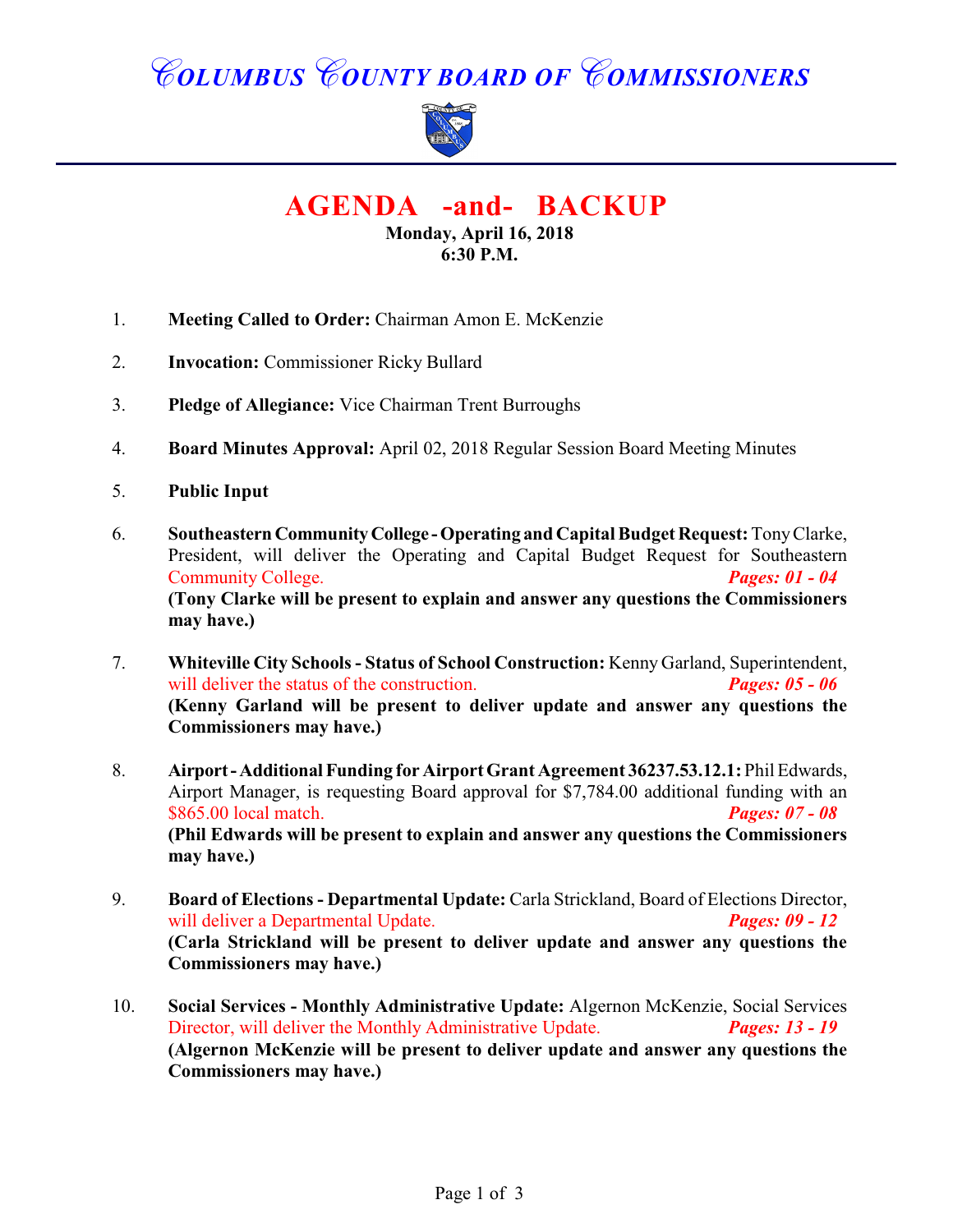11. **Appointments/Re-appointments or Replacements to Council and Boards:** June B. Hall, Clerk to the Board, is requesting the following appointments/re-appointments or replacements to council and boards. *Pages: 20 - 26*

**(June B. Hall will be present to explain and answer any questions the Commissioners may have.)**

| <b>COMMITTEE</b>                          | <b>DISTRICT</b><br>/EB | <b>EXPIR DATE</b>                            | <b>NAME</b>                                  |
|-------------------------------------------|------------------------|----------------------------------------------|----------------------------------------------|
| <b>Animal Control Advisory</b><br>Council | V<br>VI<br>VII         | 01-06-2018<br>$05 - 02 - 2018$<br>01-17-2018 | Phillip Cox<br>Pat Faircloth<br>Donna Watson |
| Cerro Gordo Planning $\&$<br>Zoning Board | EB                     | $01 - 03 - 2018$                             | Raymond Gowans-ETJ                           |
| Fair Bluff Board of<br>Adjustments        | EB                     | January 2018                                 | Frank Horne-ETJ                              |
| Fair Bluff Planning Board                 | EB                     | April 2018                                   | N.I. "Chip" Singletary-ETJ                   |
| Tabor City Planning $\&$<br>Zoning Board  | EB                     | April 2018                                   | Tommy Spivey-ETJ                             |
| Tabor City Zoning Board of<br>Adjustments | EB                     | April 2018                                   | Johnnie Jernigan, Jr.-ETJ                    |

#### **RECESS REGULAR SESSION and enter into COMBINATION MEETING of COLUMBUS COUNTY WATER and SEWER DISTRICTS I, II, III, IV and V BOARD MEETING**

12. **Columbus County Water and Sewer Districts I, II, III, IV and V - Approval of Board Meeting Minutes:**

April 02, 2018 **Combination Meeting** of Columbus County Water and Sewer Districts I, II, III, IV and V Board Meeting **(5 sets)**

13. **Columbus County Water and Sewer DistrictsI,II,III, IV and V - Approval of Monthly Billing Adjustments:** Harold Nobles, Public Utilities Director, is requesting Board approval of the monthly billing adjustments for January, February and March, 2018.*Pages: 27 - 34* **(Harold Nobles will be present to explain and answer any questions the Commissioners may have.)**

### **ADJOURN COMBINATION MEETING of COLUMBUS COUNTY WATER and SEWER DISTRICTS I, II, III, IV and V BOARD MEETING**

#### 14. **Consent Agenda Items:** *Pages: 35 - 45*

- A. Budget Amendments; **and Pages: 35-42**
- B. Tax Refunds and Releases. **Pages: 43-45**